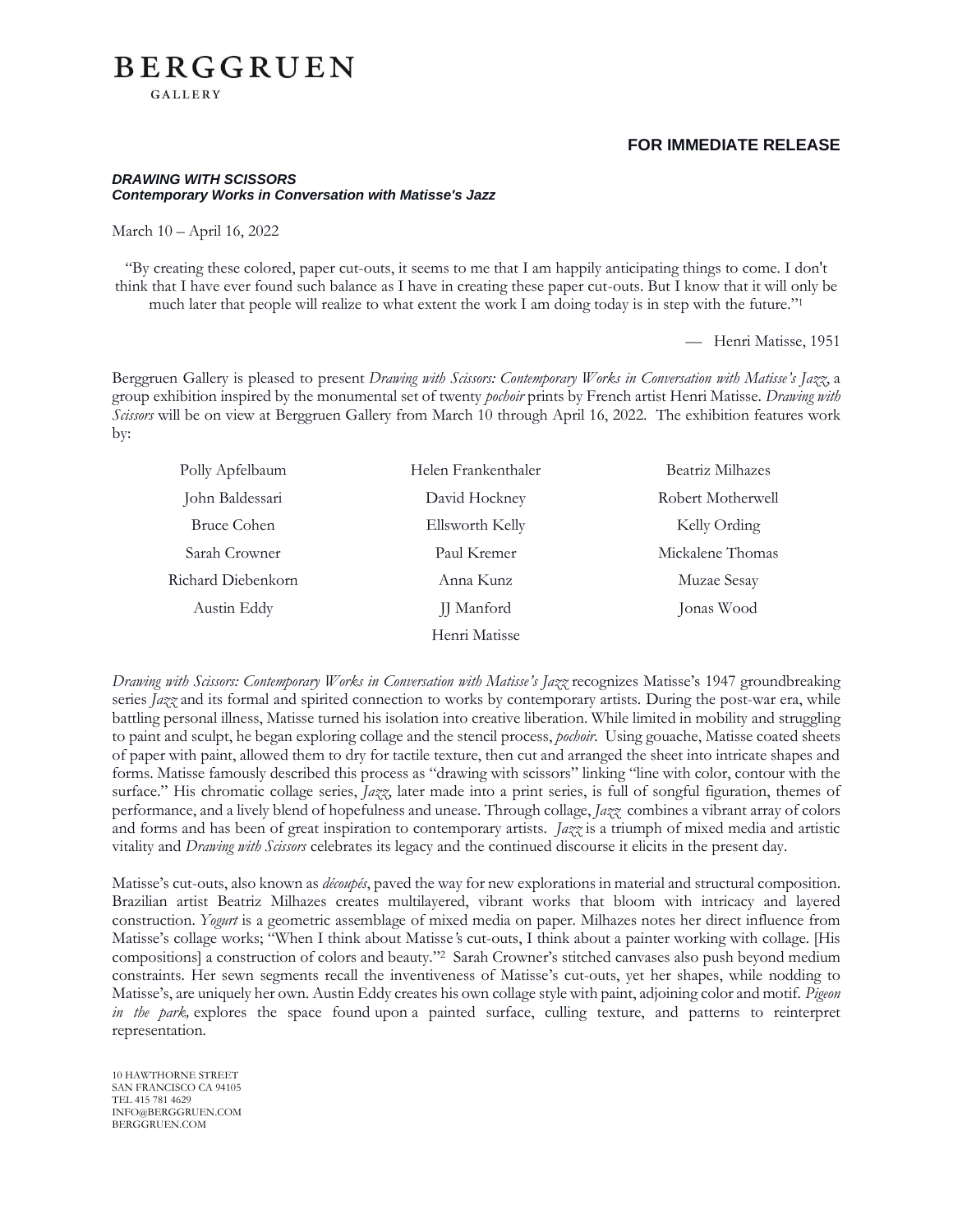# **BERGGRUEN**

#### **GALLERY**

Where some artists explore Matisse's collage technique, others respond to the artist's fluidity of form and elegant use of color and line. *Drawing with Scissors* brings together distinguished drawings, collages, and prints by Ellsworth Kelly. Like Matisse, Kelly focused on the depths of simplicity. *Untitled (Red/Blue)* juxtaposes colors in search of balance; a reoccurring theme throughout Matisse's *découpés*.

Houston based artist Paul Kremer, in a recent painting titled *Cradle 01*, responds to Matisse's collage work. His buoyant shapes and colors emanate possibility and evoke the ease of Matisse's creations in captivating motion. Kremer shares:

Matisse's careful choreographing of palettes, his ability to convey a distinctive feeling with bold objects on flat planes of color, and the relentless positivity that emerges from his work have all been an inspiration to me. His color combinations are incomparably beautiful and surprising. And given all that was going on in his life, especially at the time of the cutouts, it's wonderful that he made paintings feel the way they do. <sup>3</sup>

Robert Motherwell and Helen Frankenthaler took to Matisse's intuitive approach to color. For Matisse, color was an expression of the senses, and his *découpés* brought opportunity for new, smaller-scaled study. Frankenthaler's painting *Center Break* and Motherwell's *Berggruen Series* lithographs consider color, its expressive power, and its influence over us. Contemporary painter Anna Kunz responds to color in a similar, intuitive manner. She shares:

Matisse once remarked about his approach to painting being "studied carelessness". This resonates with me because it regards the body's knowing and the trusting of one's intuition through practice. When I approach the canvas, I've got my studying done, so I can invite informed spontaneity to keep the works direct and fresh. 4

Other artists rejoice and react to *Jazz's* gestural forms and movements. Matisse's famed *Icarus* print, plate 8 in *Jazz*, presents an animated figure falling against a blue, sky background. Artist Mickalene Thomas draws interest and reference to Matisse's representations of the female form. Her *Sleep: Deux Femmes Noires* calls attention to how cutouts present reductive portraits, narrowing the gaze onto the subject. Working within the collage medium, Thomas reacts to fragmented representations found within canonical works like *Jazz.*

Matisse's cut-outs appear *within* contemporary still life painting as well, enlivening interior spaces. Realist painter, Bruce Cohen, paints Matisse's cuts-outs directly into his work, often represented beside windows suggesting the openness and depth they exude. John Baldessari's *Eight Soups* appropriates Matisse's *1*912 painting*, Goldfish and Sculpture*, while adding his own characteristic humor and semiotic commentary*.* In his sublime composition, JJ Manford's painting, *Sunrise with Matisse*, highlights a lively wall of cut-outs. In his own words, Manford expresses his inspiration from Matisse:

His paintings and collages retain a sense of the fun and spontaneity that went into making them; they never appear arduous or overly labored, remain both heavy and light. This is a sense that I also want to convey with my own paintings.<sup>5</sup>

*Drawing with Scissors* additionally presents Matisse's delicate line drawings, and their lasting influence for contemporary artists. Drawing was a central exercise for Matisse; he noted, "my line drawings are the purest and most direct translation of my emotion."<sup>6</sup> This exhibition displays the intricacies of Matisse's drawing collection, from figural expressions to still life observations. Matisse's *Nu Couché* portrays the beauty of the artist's drawing craft. He outlines the form of a woman with effortless detail and ease. Renowned artists Ellsworth Kelly, Richard Diebenkorn, and David Hockney have incorporated drawing into their own practices. Ellsworth Kelly's delicate botanical surveys quietly depict his close observation to the shapes around him. Richard Diebenkorn's charcoal on paper, *Untitled*

10 HAWTHORNE STREET SAN FRANCISCO CA 94105 TEL 415 781 4629 INFO@BERGGRUEN.COM BERGGRUEN.COM